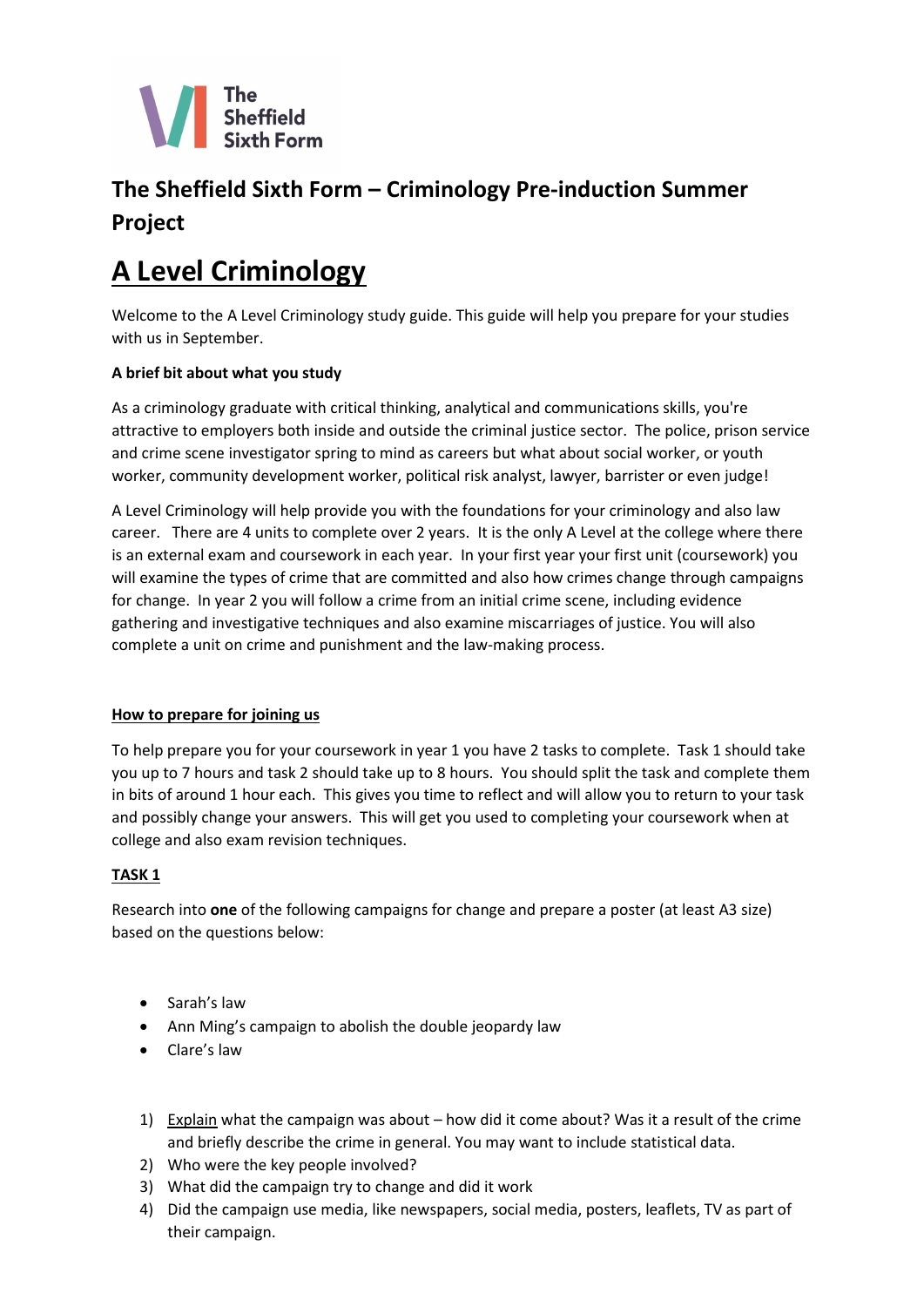

#### **Task 1 A Level extension task**

During your coursework, you will be asked to compare more than one campaign. This will gain you higher grades. You do not have to do this as part of this task but you have the option to try it here. If you do, compare more than one campaign against the 4 tasks above.

#### **TASK 2**

Now it is time to design your own campaign. This is actually what you will be asked to do in your coursework. In your coursework, you will be asked to produce a variety of different things. Task 1 allowed you to have a look at a campaign for change and how it may have changed a law or people's opinions. Write a report that includes the following:

- a) Choose a topic for your campaign. This could be from the list below or your own. It maybe something you want to change in your own area.
- Teenage knife crime
- Drugs misuse
- Homelessness
- Hate crime
- Honour crime
- Domestic abuse
- Your own choice
- b) Now you have chosen your topic of change, write a brief paragraph about it generally, including some statistical data or some examples and who are the likely victims.
- c) You need to identify the following:

Aim – what is the aim of your campaign, is it to raise awareness that the crime happens or to change the law, or to raise money for a shelter / provide services.

Target audience – who are you going to aim your campaign at? Is it the local community or certain age groups?

What materials would you use to promote it – leaflets, social media, TV, posters, hoodies, beer mats, badges, wristbands, etc. How much would this cost?

Timescales - when would you launch your campaign and when would you launch your media? It may be that you release certain parts of your campaign like posters in month 1 and then Facebook page in month 2 and tweets in month 3.